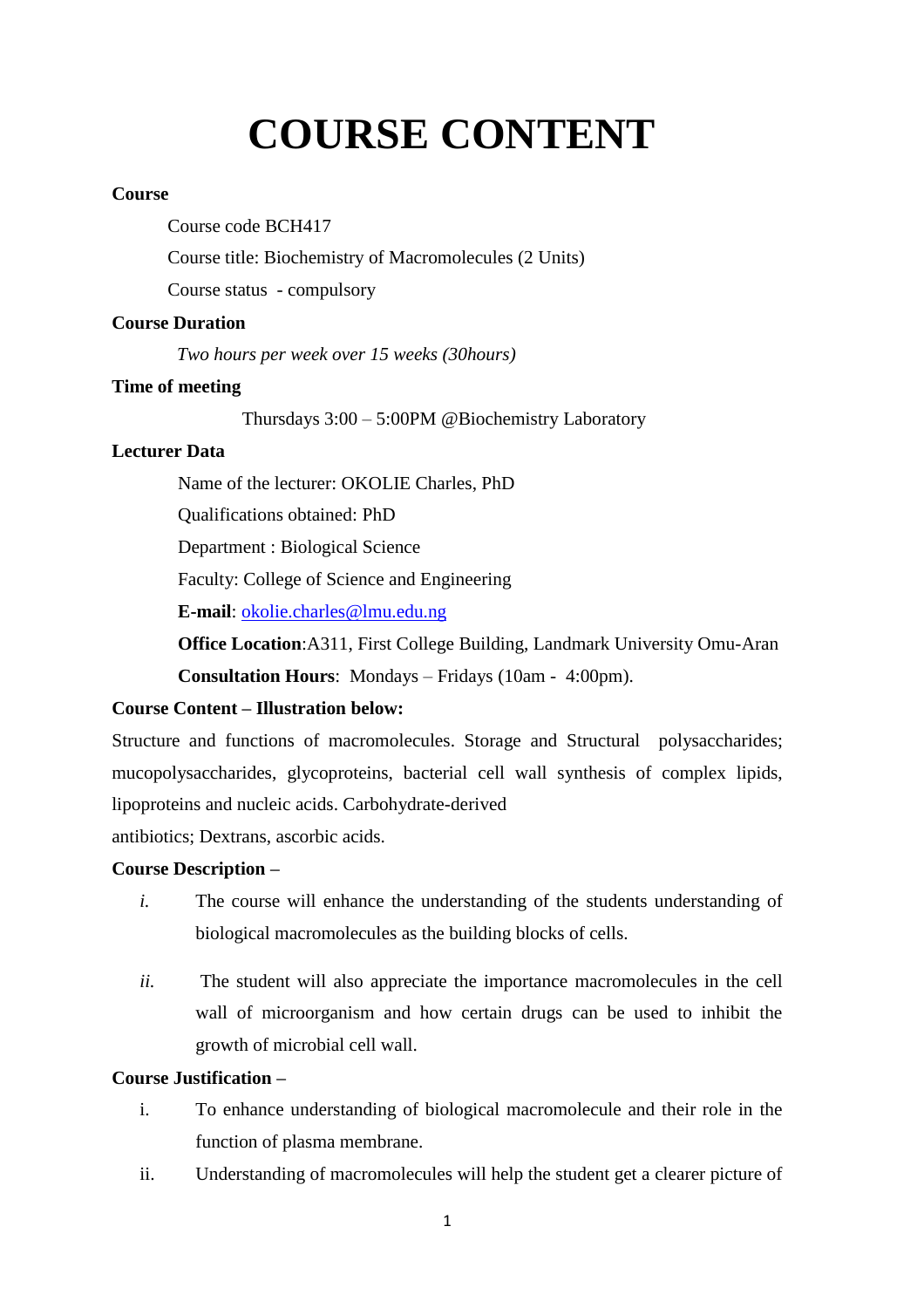the macromolecular units which connect together to build-up into the processes and issues in life.

- iii. Understanding of macromolecules at this stage will prepare the student for research into basic sciences of systems biology, membrane biology and related sciences.
- iv. The students will be prepared to handle the macromolecular issues pertaining to agriculture, health and the environment.

#### **Course objectives**

At the end of this course, students would be able to:

i.Explain the various macromolecules in a living system.

- ii. Know the biochemical pathways for their synthesis and destruction.
- iii. Handle macromolecular issues as applicable in agriculture, health and the environment.

#### **Course Requirement –**

The student should have knowledge of molecular structure of some biomolecules and general metabolism. BCH211 is prerequisite to BCH417.

**Method of Grading- An example below**

| S/N | Grading                     | Score $(\%)$ |
|-----|-----------------------------|--------------|
|     | Test                        | 10           |
| 2.  | Assignment                  | 5            |
| 3.  | Practical (laboratory work) | 15           |
|     | Examination                 | 70           |
|     | <b>Total</b>                | 100          |

## **Course Delivery Strategies –**

**i.** Teaching

**ii.**Tutorials

**iii.**Practical sessions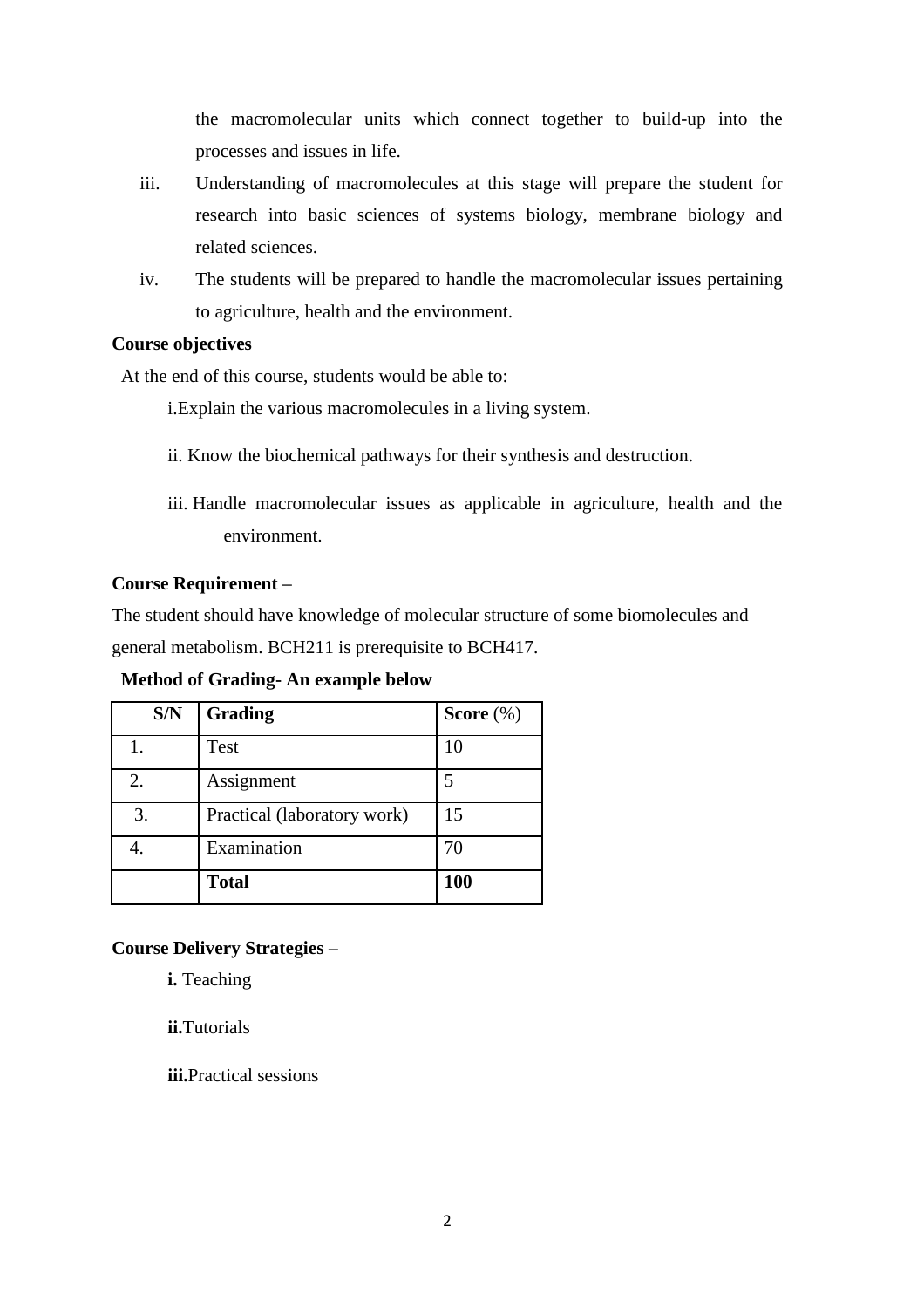# **DETAILS OF LECTURE CONTENT**

For this section- the lecturer provides the topic of each week, objectives, description, study question and other information posted below.

## $\triangleright$  Week of 28<sup>th</sup> October, 2015:

**Topic:** Macromolecules overview: Talking through the subject of biological macromolecules

## **Objectives**

At the end of the talk, the students should be able to have above-community level of knowledge of biological macromolecules and their relevance in agriculture and the life sciences.

## **Weeks 5 th October, 2015**

- **Topic :** Introduction to Structure and functions of macromolecules I
- **Objectives**

The students at the end of the lectures for the week should be able to the structure of various classes of biological macromolecules.

i. Know the classifications of macromolecules

## **Description**

Introduction to Structure and functions of macromolecules

## **Study Question:**

Introduce sketches to show the structures of two classes of biological macromolecules

## **Reading List -**

 Harper's Biochemistry. Murray, R.K., Granner, D.K., Mayes, P. A. and Rodwell, V. W. (2003) twenty-sixth edition. McGraw-Hill companies limited.

**Example 1.** Lehninger Principles of Biochemistry.  $4^{\text{th}}$  edition. Nelson, D. L. and Cox,

M. M. (2004) Worth Publishers, New York.

\* Reginald H. Garrett and Charles M. Grisham (2007) Biochemistry. Fifth Edition. Thomson Learning, Inc.

See weblinks and other materials listed at lecture.

## **Weeks 12 th October, 2015**

- **Topic :** Introduction to Structure and functions of macromolecules II
- **Objectives**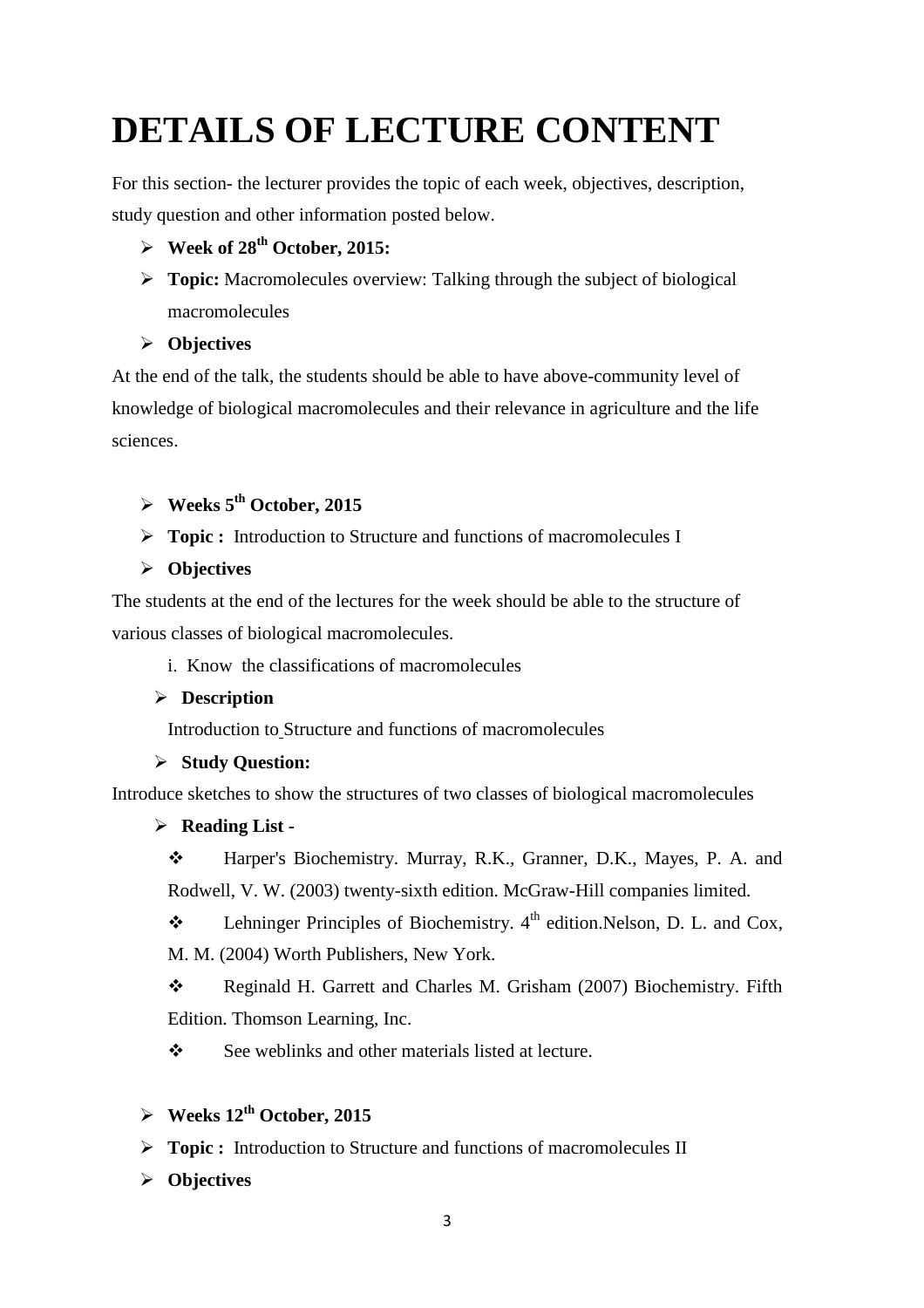The students at the end of the lectures for the week should be able to the structure of various classes of biological macromolecules.

#### ii. Know the classifications of macromolecules

#### **Description**

Introduction to structure and functions of macromolecules

#### **Study Question:**

Introduce sketches to show the structures of two classes of biological macromolecules

#### **Reading List -**

 Harper's Biochemistry. Murray, R.K., Granner, D.K., Mayes, P. A. and Rodwell, V. W. (2003) twenty-sixth edition. McGraw-Hill companies limited.

**Example 1.** Lehninger Principles of Biochemistry.  $4^{\text{th}}$  edition. Nelson, D. L. and Cox, M. M. (2004) Worth Publishers, New York.

\* Reginald H. Garrett and Charles M. Grisham (2007) Biochemistry. Fifth Edition. Thomson Learning, Inc.

See weblinks and other materials listed at lecture.

## **Weeks of 19th October, 2015**

**Topic:** Storage and structural polysaccharides:

#### **Objectives**

The students at the end of the lectures for the week should be able to know the importance of mucopolysaccharides in cell wall.

#### **Description**

Introduction to storage and structural polysaccharide

#### **Study Question:**

What are structural polysaccharides?

#### **Reading List -**

 Harper's Biochemistry. Murray, R.K., Granner, D.K., Mayes, P. A. and Rodwell, V. W. (2003) twenty-sixth edition. McGraw-Hill companies limited.

**Example 1.4** Lehninger Principles of Biochemistry.  $4^{\text{th}}$  edition. Nelson, D. L. and Cox, M. M. (2004) Worth Publishers, New York.

\* Reginald H. Garrett and Charles M. Grisham (2007) Biochemistry. Fifth Edition. Thomson Learning, Inc.

See weblinks and other materials listed at lecture.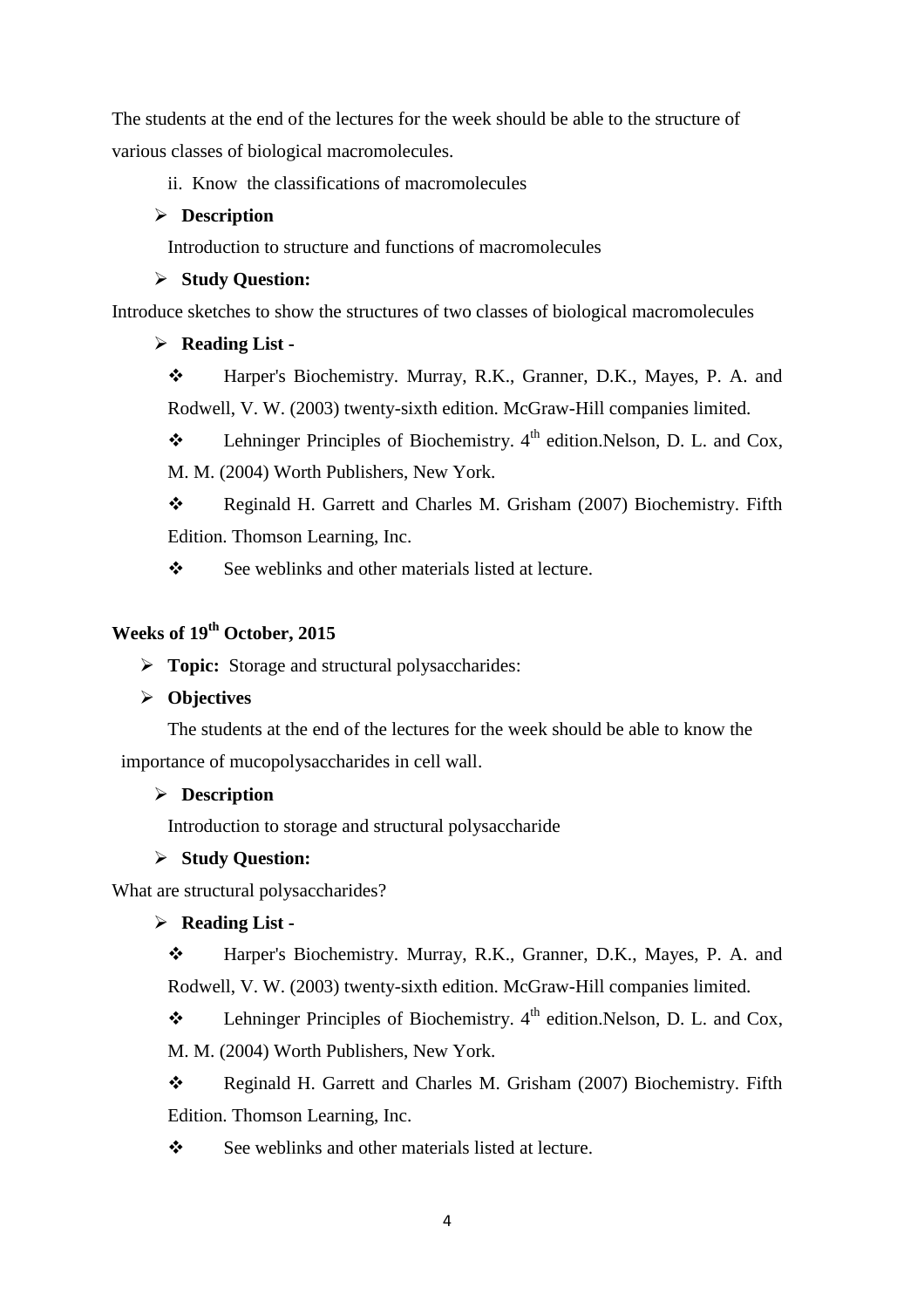## **Weeks of 26th October, 2015**

**Topic:** Mucopolysaccharides.

## **Objectives**

The students at the end of the lectures for the week should be able to know the importance of mucopolysaccharides in cell wall.

### **Description**

Mucopolysaccharide

#### **Study Question:**

Describe mucopolysaccharides in living systems.

#### **Reading List -**

 Harper's Biochemistry. Murray, R.K., Granner, D.K., Mayes, P. A. and Rodwell, V. W. (2003) twenty-sixth edition. McGraw-Hill companies limited.

**Example 1.4** Lehninger Principles of Biochemistry.  $4^{\text{th}}$  edition. Nelson, D. L. and Cox, M. M. (2004) Worth Publishers, New York.

\* Reginald H. Garrett and Charles M. Grisham (2007) Biochemistry. Fifth Edition. Thomson Learning, Inc.

See weblinks and other materials listed at lecture.

## **Weeks of 02 November, 2015**

**Topic:** Glycoproteins

## **Objectives**

The students at the end of the lectures for the week should be able to know the types of glycoproteins and lipoproteins, their occurrence and roles in life.

#### **Description**

Glycoproteins.

## **Study Question:**

To be discussed in class.

## **Reading List -**

 Harper's Biochemistry. Murray, R.K., Granner, D.K., Mayes, P. A. and Rodwell, V. W. (2003) twenty-sixth edition. McGraw-Hill companies limited.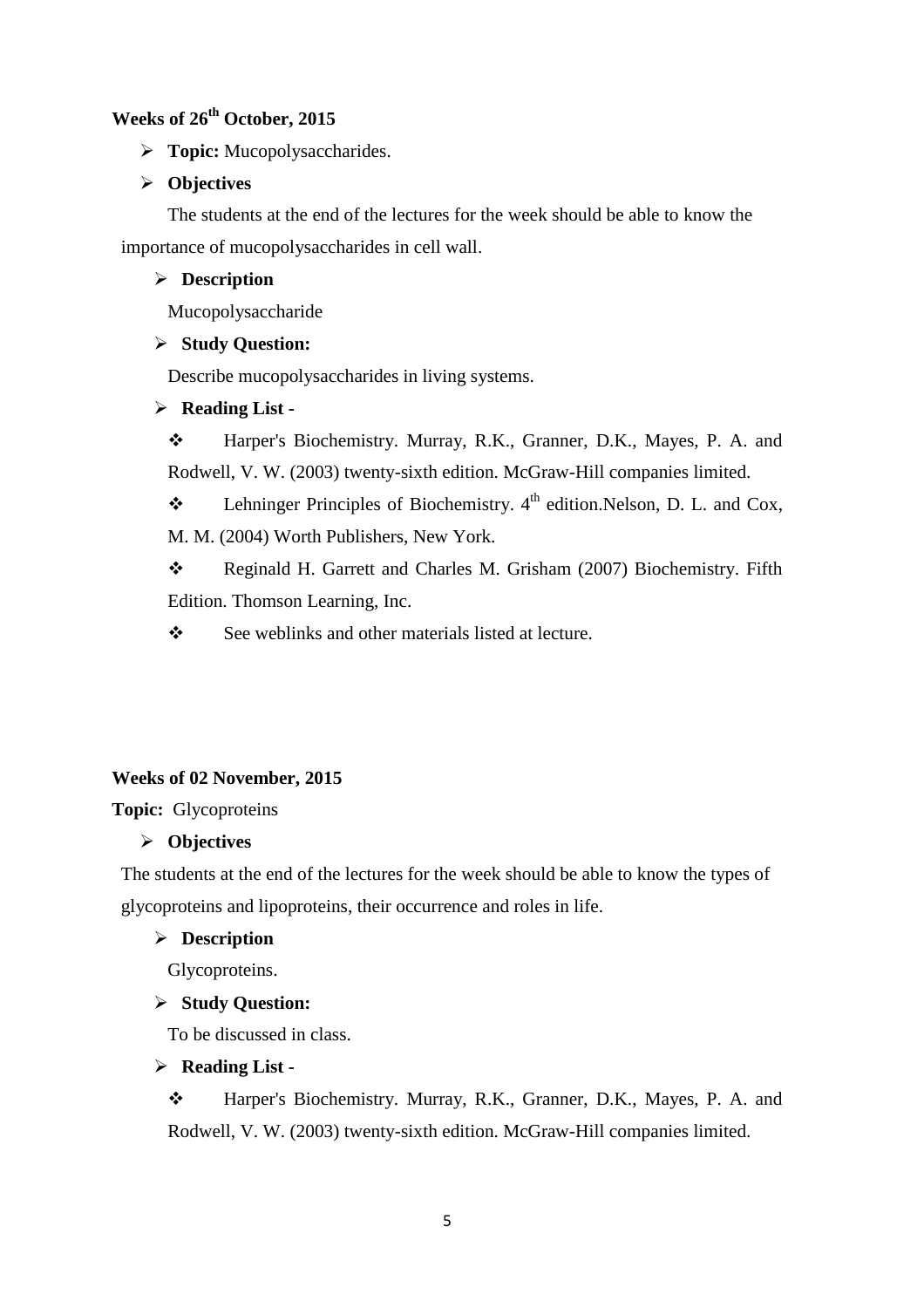**Example 1.** Lehninger Principles of Biochemistry.  $4^{\text{th}}$  edition. Nelson, D. L. and Cox,

M. M. (2004) Worth Publishers, New York.

\* Reginald H. Garrett and Charles M. Grisham (2007) Biochemistry. Fifth Edition. Thomson Learning, Inc.

See weblinks and other materials listed at lecture.

## **Weeks of 09 November, 2015**

**Topics:** Synthesis of complex lipids. Lipoproteins I

## **Objectives**

The students at the end of the lectures for the week should be able to know the types of glycoproteins and lipoproteins, their occurrence and roles in life.

## **Description**

Synthesis of complex lipids. Lipoproteins.

## **Study Question:**

To be discussed in class.

## **Reading List -**

 Harper's Biochemistry. Murray, R.K., Granner, D.K., Mayes, P. A. and Rodwell, V. W. (2003) twenty-sixth edition. McGraw-Hill companies limited.

**Example 2.1** Lehninger Principles of Biochemistry.  $4^{\text{th}}$  edition. Nelson, D. L. and Cox, M. M. (2004) Worth Publishers, New York.

\* Reginald H. Garrett and Charles M. Grisham (2007) Biochemistry. Fifth Edition. Thomson Learning, Inc.

See weblinks and other materials listed at lecture.

## **Weeks of 16 November, 2015**

**Topic:** Lipoproteins II - Clinical Significances of Lipoprotein Metabolism

## **Objectives**

The students at the end of the lectures for the week should be able to understand the clinical significances of lipoprotein metabolism.

## **Description**

Lipoproteins.

## **Study Question:**

To be discussed in class.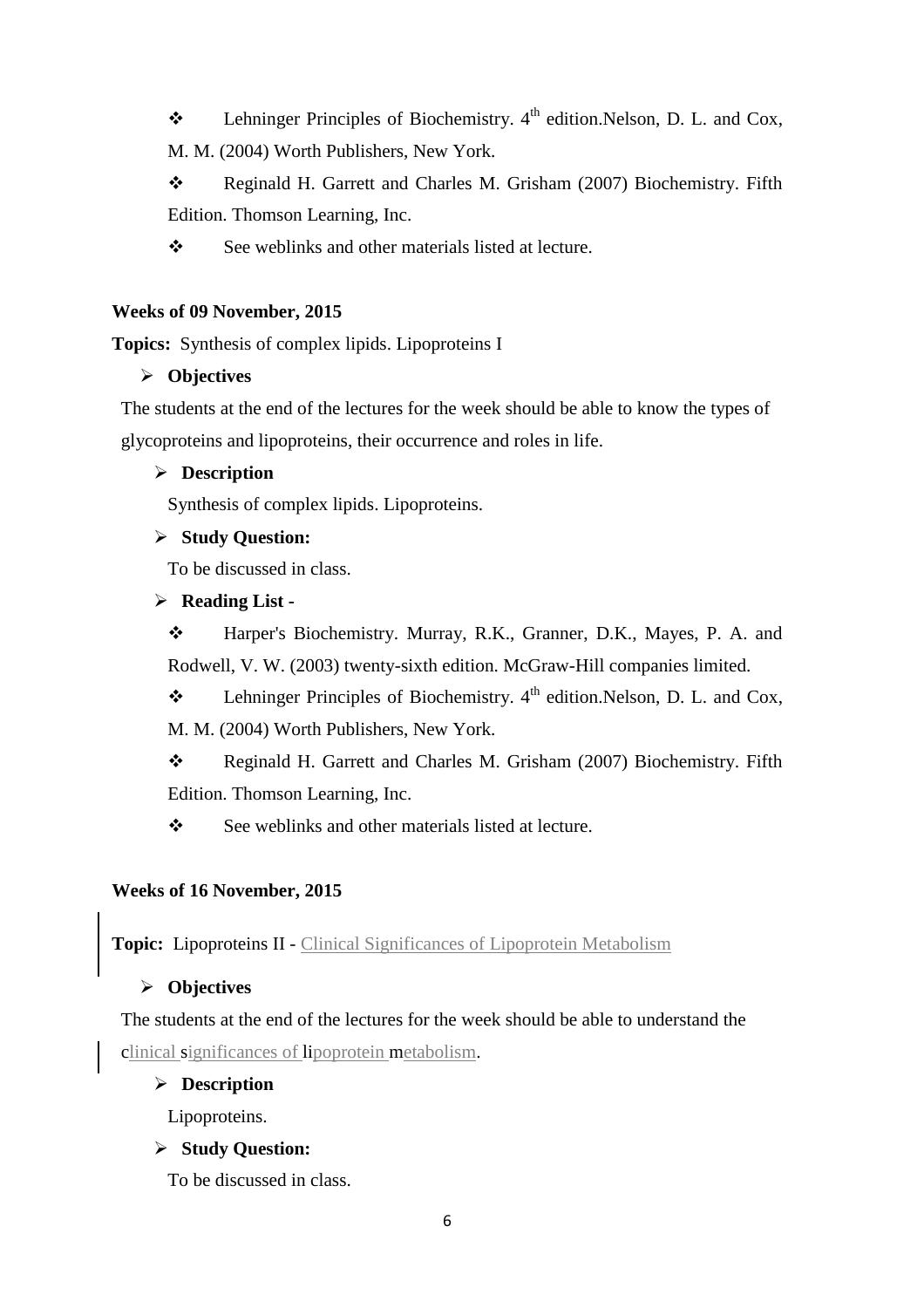#### **Reading List -**

 Harper's Biochemistry. Murray, R.K., Granner, D.K., Mayes, P. A. and Rodwell, V. W. (2003) twenty-sixth edition. McGraw-Hill companies limited.

**Example 1.** Lehninger Principles of Biochemistry.  $4^{\text{th}}$  edition. Nelson, D. L. and Cox, M. M. (2004) Worth Publishers, New York.

\* Reginald H. Garrett and Charles M. Grisham (2007) Biochemistry. Fifth Edition. Thomson Learning, Inc.

 $\div$  See weblinks and other materials listed at lecture.

#### **Week of 23 November, 2015**

**Topic:** Nucleic acids.

**Objectives**

The students at the end of the lectures for the week should be able to:

- i) Show understanding of the basic structure of lipoproteins and nucleic acids.
- ii) Describe the primary and secondary structures of DNA.
- iii) Show possible applications of their knowledge of DNA to agricultural, health and environmental issues in society.

#### **Description**

Primary structure of DNA and RNA and secondary and tertiary structure of DNA.

#### **Study Question:**

Describe the secondary structure of DNA molecule.

#### **Reading List -**

 Harper's Biochemistry. Murray, R.K., Granner, D.K., Mayes, P. A. and Rodwell, V. W. (2003) twenty-sixth edition. McGraw-Hill companies limited.

**Example 1** Lehninger Principles of Biochemistry.  $4^{\text{th}}$  edition. Nelson, D. L. and Cox,

M. M. (2004) Worth Publishers, New York.

\* Reginald H. Garrett and Charles M. Grisham (2007) Biochemistry. Fifth Edition. Thomson Learning, Inc.

See weblinks and other materials listed at lecture.

## **Weeks of 30 November, 2015**

- **Topic:** Bacterial cell wall
- **Objectives**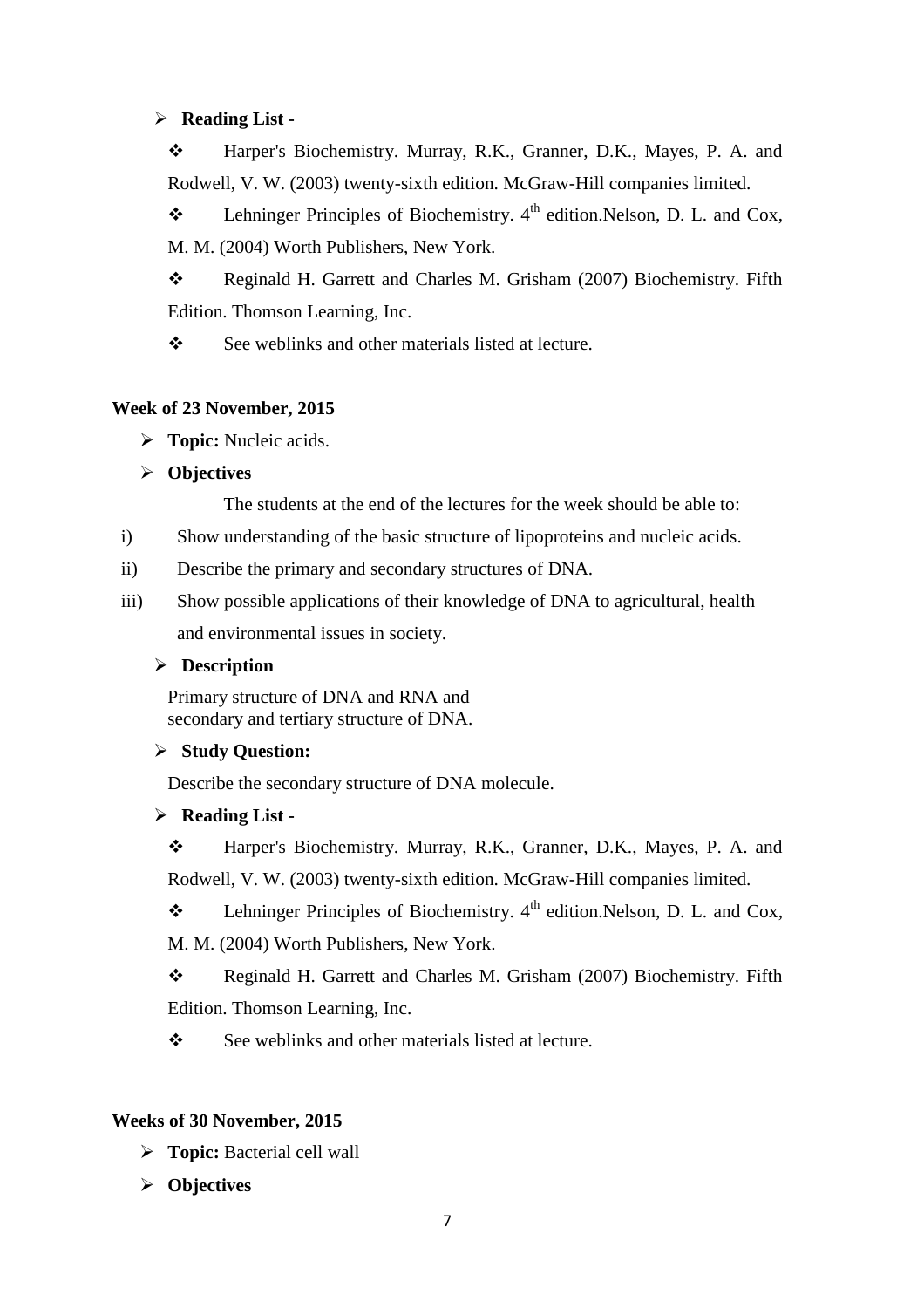At the end of this series of meetings, the students should be able to:

- i) Understand the macromolecular components of the bacterial cell wall.
- ii) Show knowledge of the mechanism of cell wall synthesis in bacteria.
- iii) Understand the macromolecular differences between Gram-negative and Gram-positive bacterial cell membranes.

#### **Description**

Introduction to the bacterial cell membrane: The peptidoglycan in detail.

#### **Study Question:**

Describe the synthesis of the bacterial peptidoglycan.

#### **Reading List -**

 Harper's Biochemistry. Murray, R.K., Granner, D.K., Mayes, P. A. and Rodwell, V. W. (2003) twenty-sixth edition. McGraw-Hill companies limited.

**Example 1.4** Lehninger Principles of Biochemistry.  $4^{\text{th}}$  edition. Nelson, D. L. and Cox, M. M. (2004) Worth Publishers, New York.

\* Reginald H. Garrett and Charles M. Grisham (2007) Biochemistry. Fifth Edition. Thomson Learning, Inc.

See weblinks and other materials listed at lecture.

## **Week of 07th December, 2015**

> **Topic:** Carbohydrate-derived antibiotics.

#### **Objectives**

The students at the end of the lectures for the week should be able to:

- i) Show understanding of what antibiotics are.
- ii) Metabolism of antibiotics.
- iii) Carbohydrate-derived antibiotics.

#### **Description**

First hour: Antibiotics.

Second hour: carbohydrate-derived antibiotics.

#### **Study Question:**

Describe the mechanism of action of a named class of antibiotics.

#### **Reading List -**

 Harper's Biochemistry. Murray, R.K., Granner, D.K., Mayes, P. A. and Rodwell, V. W. (2003) twenty-sixth edition. McGraw-Hill companies limited.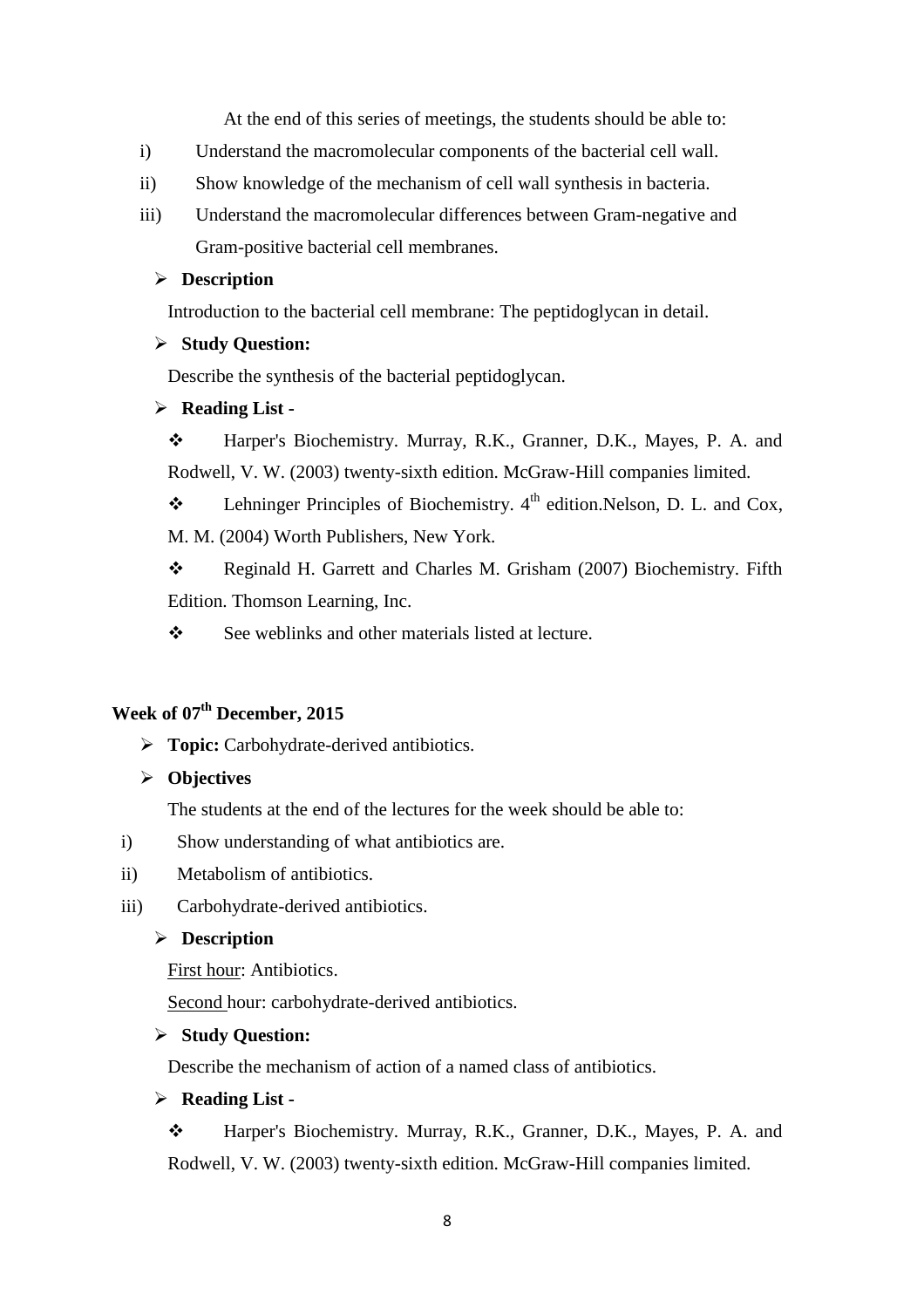- **Example 1.** Lehninger Principles of Biochemistry.  $4^{\text{th}}$  edition. Nelson, D. L. and Cox,
- M. M. (2004) Worth Publishers, New York.

\* Reginald H. Garrett and Charles M. Grisham (2007) Biochemistry. Fifth Edition. Thomson Learning, Inc.

See weblinks and other materials listed at lecture.

# **Week of 14th December, 2015**

- **Topic:** Dextrans
- **Objectives**

The students at the end of the lectures for the week should be able to:

- a. Show understanding of the structure of dextrans.
- b. classification of dextrans.
- c. Application of dextrans in life.

#### **Description**

First hour: Structure and classification of dextrans.

Second hour: Biomedical application of dextrans.

#### **Study Question:**

Discuss the use and abuse of dextrans in medical practice.

## **Reading List -**

 Harper's Biochemistry. Murray, R.K., Granner, D.K., Mayes, P. A. and Rodwell, V. W. (2003) twenty-sixth edition. McGraw-Hill companies limited.

**Example 1.** Lehninger Principles of Biochemistry.  $4^{\text{th}}$  edition. Nelson, D. L. and Cox,

M. M. (2004) Worth Publishers, New York.

\* Reginald H. Garrett and Charles M. Grisham (2007) Biochemistry. Fifth Edition. Thomson Learning, Inc.

 $\div$  See weblinks and other materials listed at lecture.

## **Week of 4 th January, 2016**

- **Topic:** Ascorbic acids.
- **Objectives**

The students at the end of the lectures for the week should be able to:

i) Show understanding of background history of ascorbic acids are (the antiscorbutic acid).